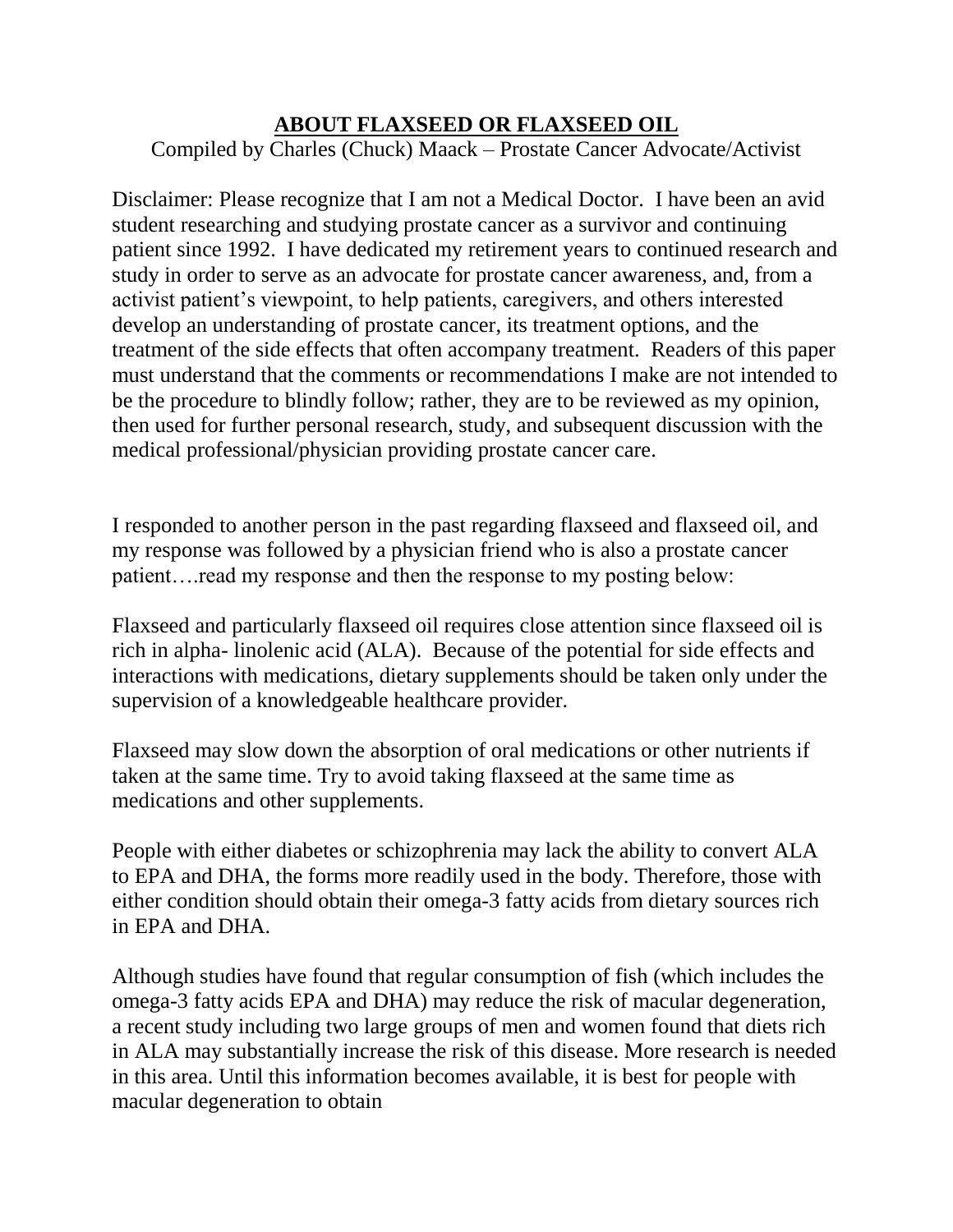omega-3 fatty acids from sources of EPA and DHA, rather than ALA.

Similar to macular degeneration, fish and fish oil may protect against prostate cancer, but ALA may be associated with increased risk of prostate cancer in men. More research in this area is needed. (READ THAT AGAIN)

## Hi, Chuck:

I'm seconding your recent email on flaxseed with additional data.

The ridiculous claims about flaxseed has been a pet peeve of mine, for the following reasons:

Flaxseed is an Omega-3 fatty acid. However, it is a short chain omega three fatty acid that is NOT converted to EPA and DHA (the essential omega-3 fatty acid components that are in fish oil), BECAUSE HUMANS DO NOT HAVE THE ENZYME THAT DOES THIS CONVERSION (see "Inflammation Nation", by Dr. Floyd Chilton). Feed flaxseed oil to fish, and they'll produce EPA and DHAthey have the enzyme that does this. Humans don't- therefore flaxseed is NOT a source of these essential fatty acids when consumed by humans. This has been known since the mid-1980's- yet, the flaxseed

industry has succeeded in flogging flaxseed consumption for decades.

A best selling book by Dr. Robert Arnot some years ago stated that women could prevent breast cancer by consuming enough flaxseed oil- without a shred of scientific evidence that flaxseed oil had any favorable effect whatsoever on breast cancer.

I was a principle investigator for the AREDS study (Age Related Eye disease Study) (a double blind NIH trial involving 5,000 patients over age 50, who were followed for 15 years) that showed that megadoses of certain vitamins and minerals reduced the incidence of macular degeneration. Flaxseed oil was NOT STUDIED in this AREDS study.

It is rare to see an article like yours questioning the common but erroneous acceptance of flaxseed oil as a vital source of essential fatty acids- when it clearly is NOT!

Congratulations again on another of your successful debunking of many common myths, such as this one about flaxseed oil!

Your admiring supporter of your information crusade, Richard G. Chenoweth, MD 2/17/2009

+++++++++++++++++++++++++++++++++++++++++++++++++++++++++++ ++++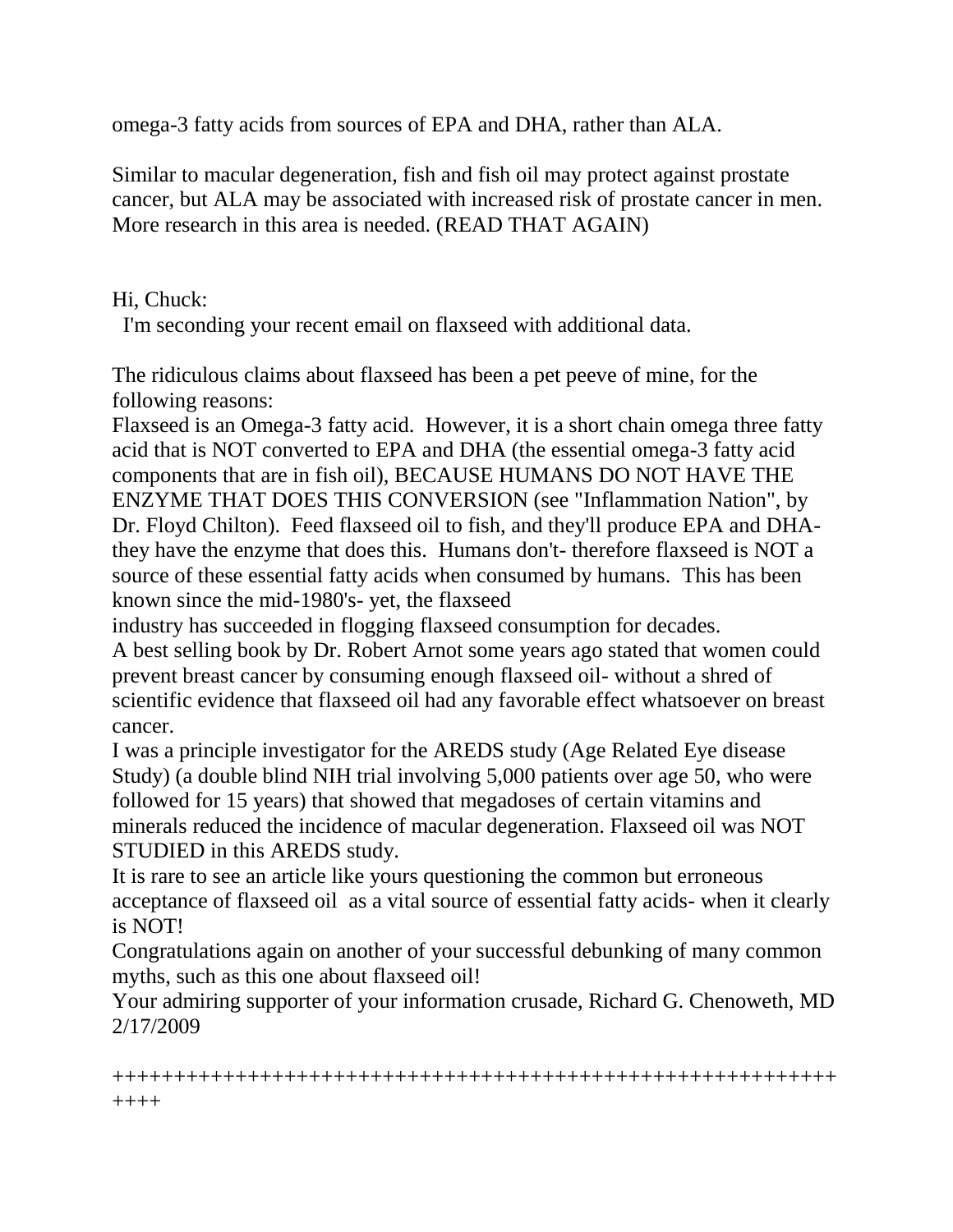You can purchase a lengthy paper by renowned Medical Oncologist Charles E. "Snuffy" Myers, specializing specifically in the treatment of advanced prostate cancer. Here is info:

The <sup>3</sup>Snuffy<sup>2</sup> Myers family is pleased to announce the newest addition to our catalogue and our first comprehensive look at why prostate cancer patients should avoid flaxseed and flaxseed oil.

To purchase Flaxseed: Panacea or Poison, A Health Manifesto click visit

<http://www.prostateforum.com/flaxseed.html>

Flaxseed: Panacea or Poison, A Health Manifesto confronts the controversial subject of the real health benefits of flaxseed and flaxseed oil.

Dr. Myers explains:

- why flaxseed is not an effective source of omega 3 fats for humans;

- that most of the health benefits claimed for flaxseed have little or no support in the medical literature;

- how flaxseed oil may actually accelerate the rate at which your prostate cancer grows;

- how flaxseed is a classic example of marketing hype and medical misinformation;

- and why fish or fish oil is a better bet for your overall health.

The booklet costs \$10 plus shipping and handling and is available for purchase at [www.prostateforum.com.](http://www.prostateforum.com/)

Bulk Discounts Available:

Perfect For Your Support Group

To get this important information into the public domain, we're offering a  $10\%$ discount on bulk orders of 10 or more and 15% on bulk orders of 25 books or more. Call 434-220-3774 to place bulk orders.

For Partners & Loved Ones